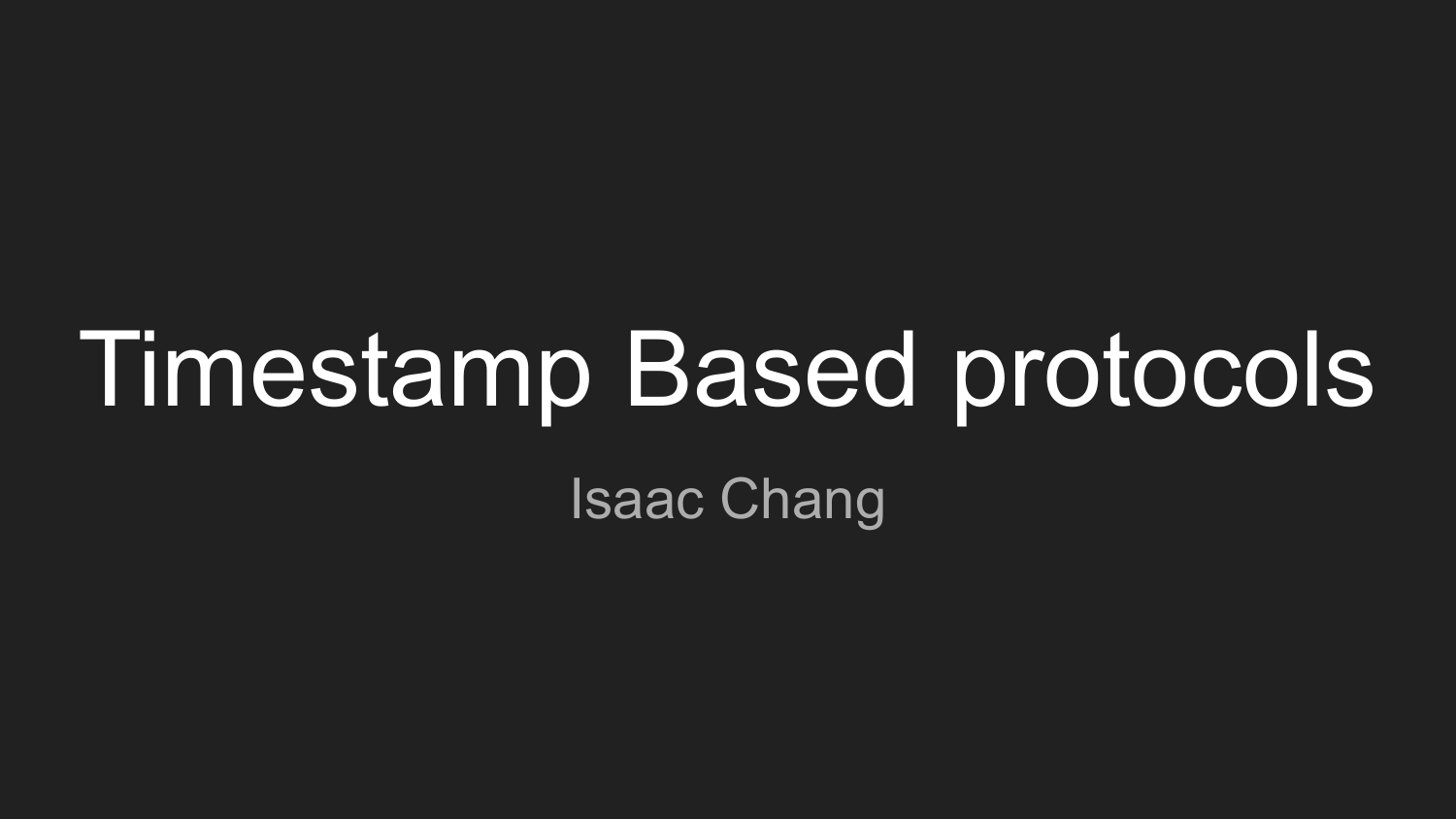# Timestamps

- 1. Every transaction is associated with a unique timestamp that is assigned right before a transaction is executed
- 2. If another transaction enters the system, the timestamp it is assigned must be larger than the timestamp of any pending transactions
- 3. Two ways of assigning timestamps
	- a. Use the value of the system's clock
	- b. Keep a counter that is incremented whenever a new transaction enters the system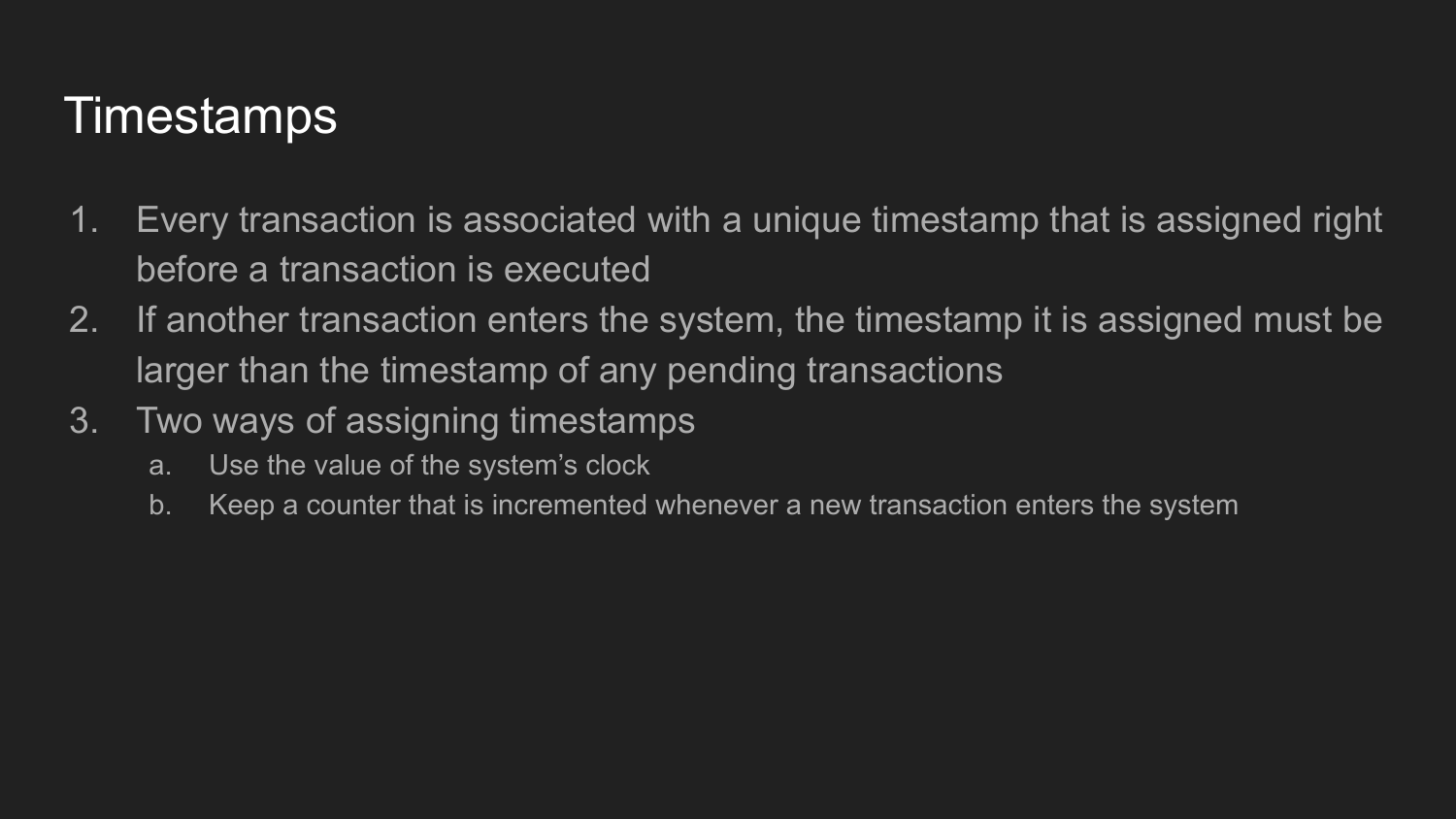# Timestamp conflicts

- 1. Transactions can encounter ordering conflicts when the invariant is not held when multiple transactions access or write to the database before or after other transactions are meant to
- 2. Transaction needs to read data that was recently overwritten
	- a. Accessing stale data
- 3. Transaction needs to write data that was recently read
	- a. Writing data that was previously required by another transaction (system should wait for any writes before reading)
- 4. Transaction needs to write data that was recently written to
	- a. Writing obsolete data
- 5. In any of these situations, the transactions are rolled back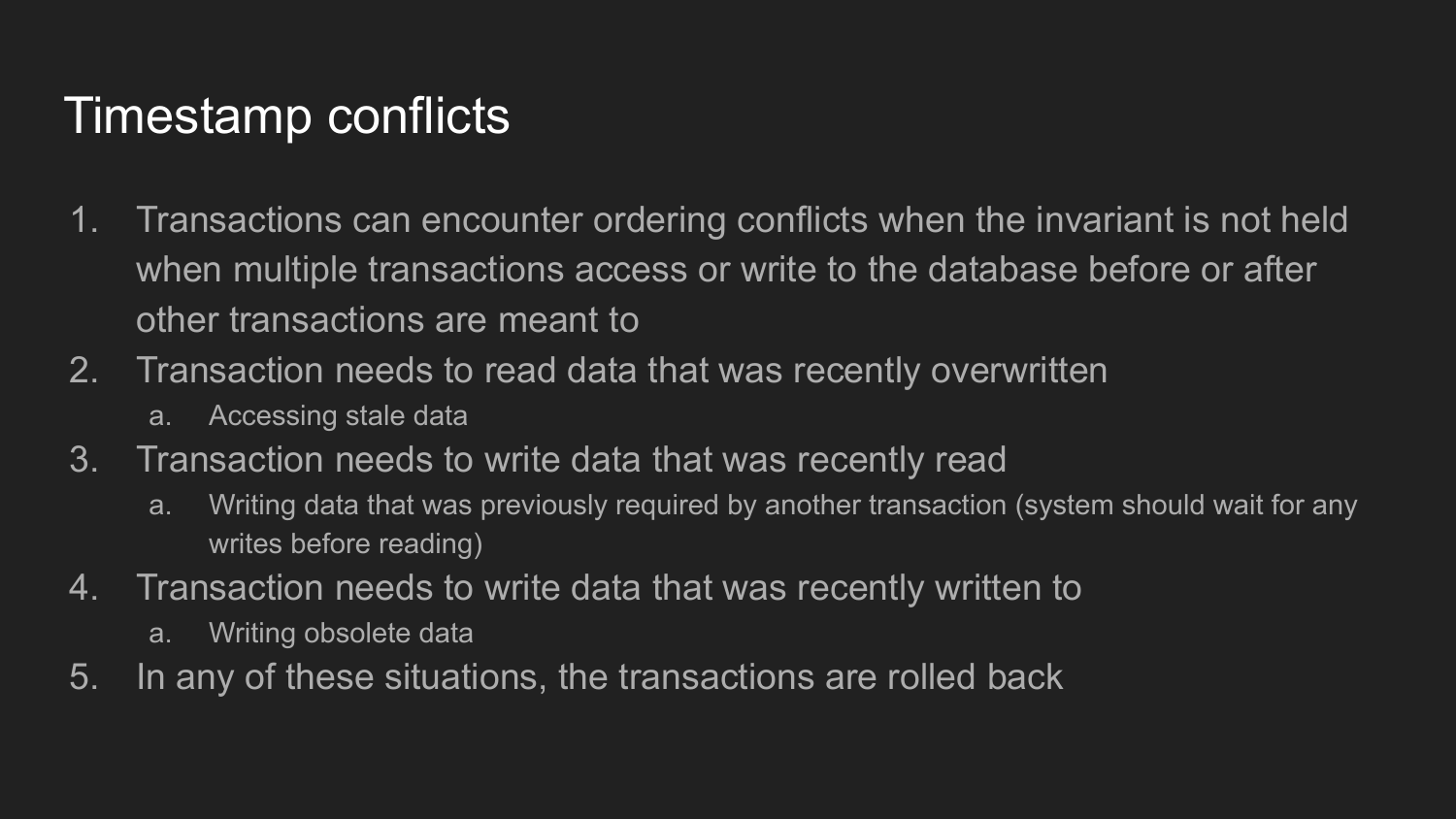## Drawbacks to timestamp conflict resolution

- 1. No transactions are force to wait for other transactions, but a large transaction could potentially be rolled back over and over again by other transactions
- 2. A large transaction can be blocked from finishing if it keeps encountering a conflict from with other transactions
- 3. The protocol as it is can generate transaction schedules that are not recoverable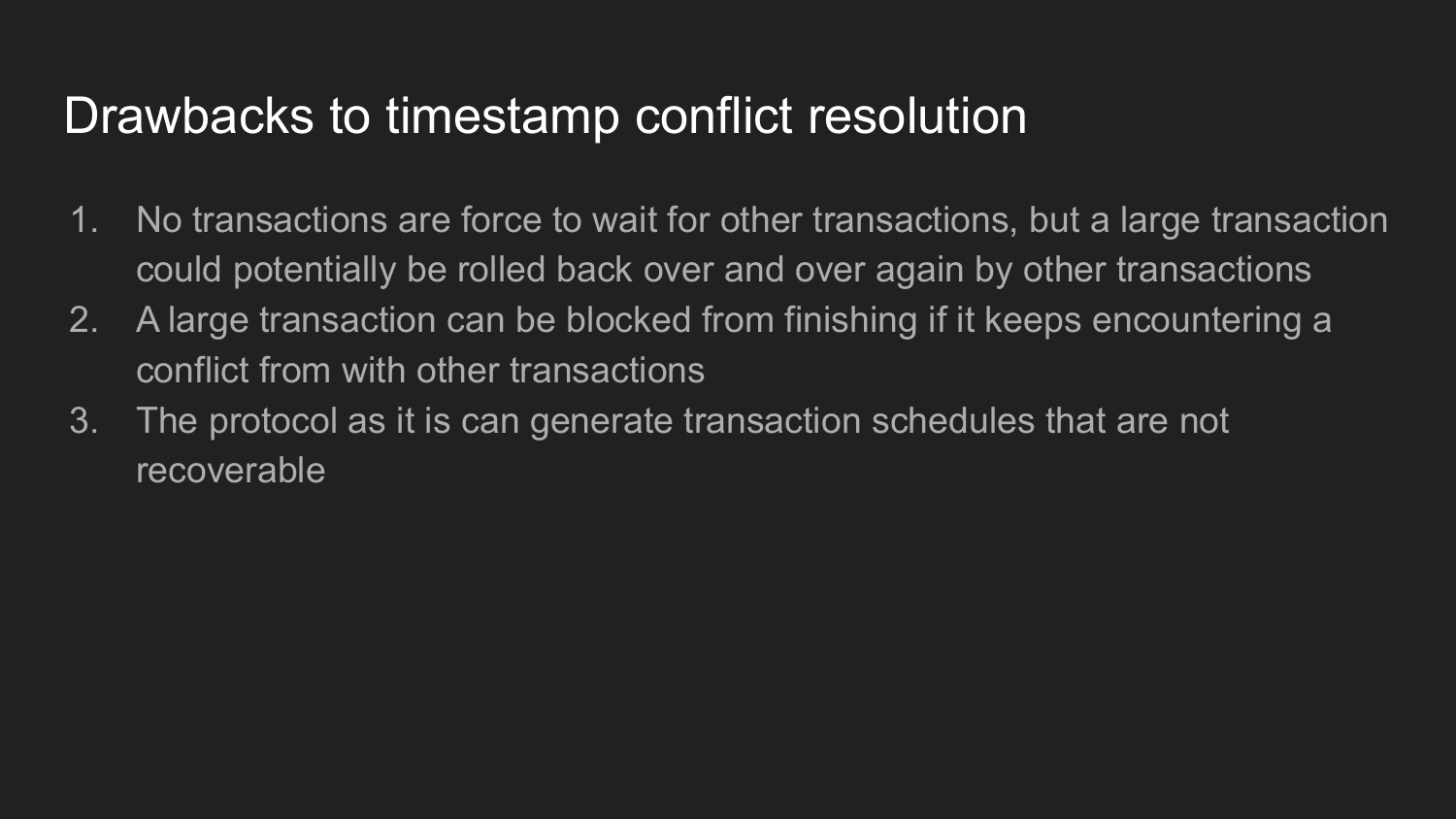### Preventing infinite rollbacks

- 1. Writes are postponed and executed together at the end of transactions
	- a. No other transaction is able to access the data currently being written to
- 2. Reads of data that will be written to are postponed until transactions that are writing to the data finishes
- 3. Transactions that read data are paused until other transactions that are writing to that data are completed
	- a. Read write dependency
- 4. A mix of these 3 extensions to the original protocol helps prevent transactions from rollback jams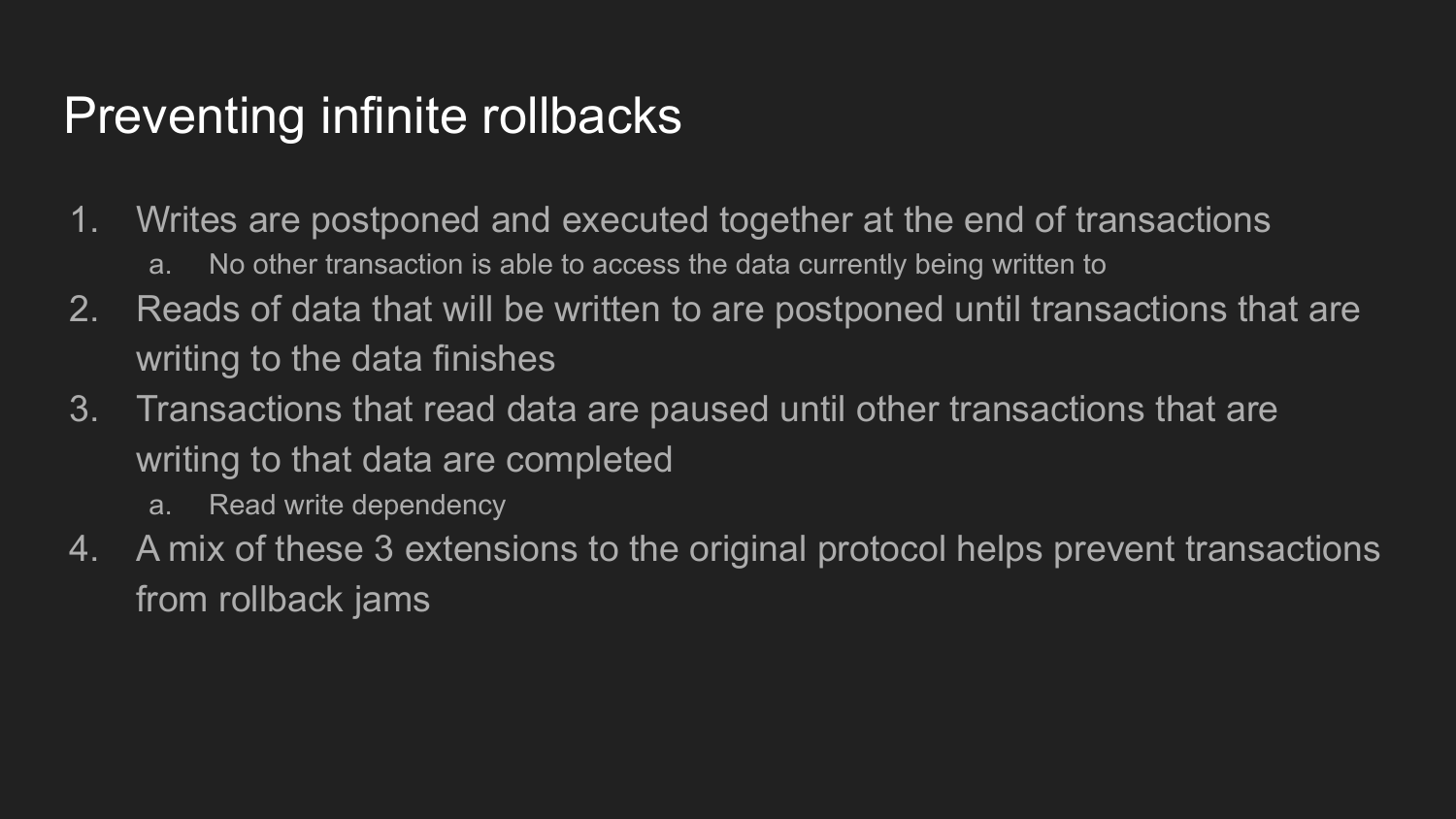## Thomas' write rule

- 1. Modification to conflict from writing to data that has just been written to
- 2. Instead of rolling back when the write conflict is detected, ignore the write all together and keep going
- 3. Increases the amount of allowed transaction schedules
- 4. Helps lessen transaction overlaps (maintain view serializability)
- 5. Does not guarantee preventing conflicts with concurrent transactions
	- a. Other conflicts may still occur after transaction ignores write